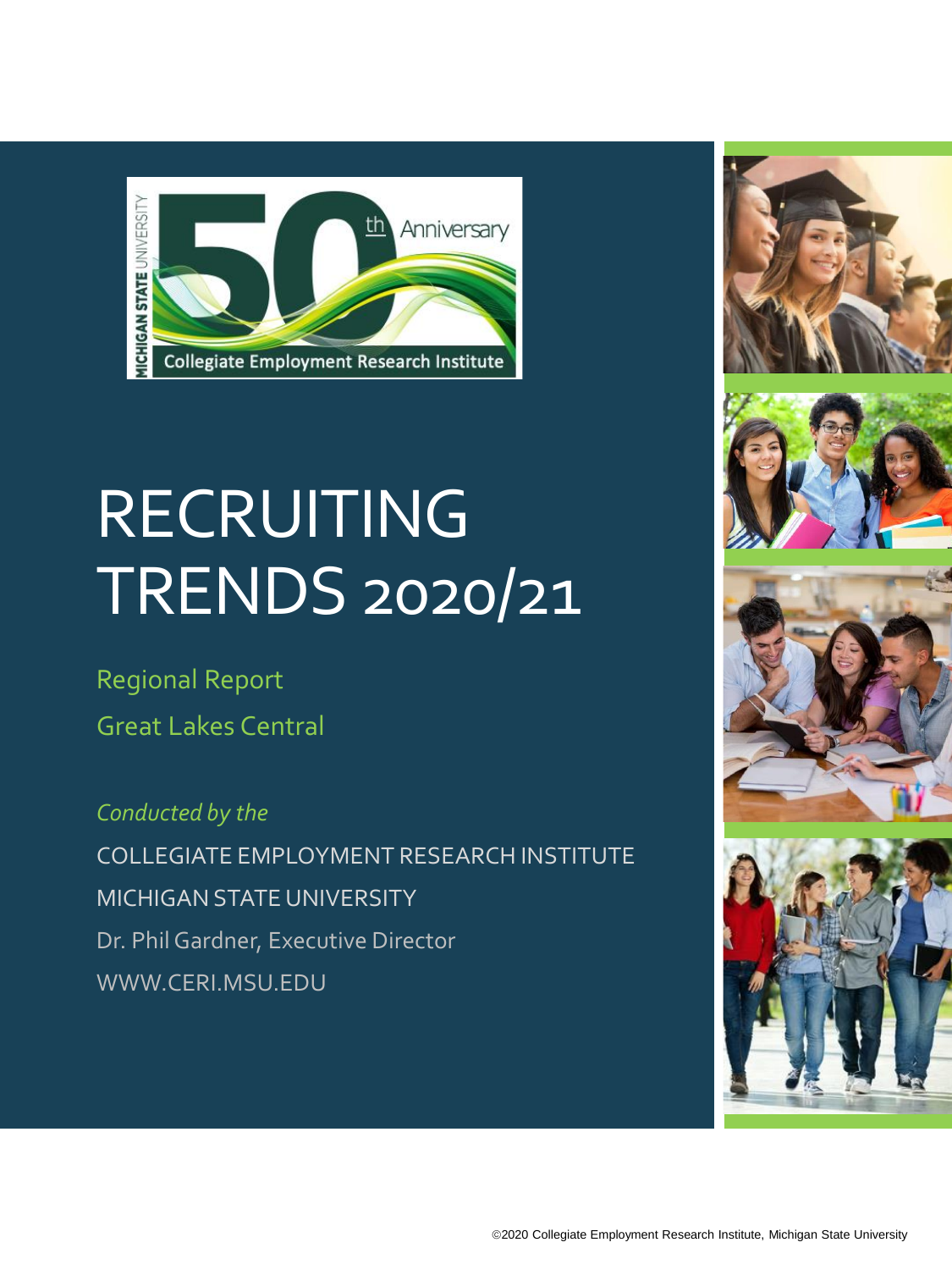## 1024 Survey Responses recruit in region

Companies from all over country send representatives to this region

> 66% From region

View and download complete report at www.ceri.msu.edu

## **Year Over Year Change in BA/BS Hiring**



Historical review of national hiring trends for last 10 years. 2019-2020 failed to reach its projected target due to COVID-19.

### **Regional Organizational Profile**

Size: 59% < 500 17% 500 – 3,999  $23\% > 4,000$ 

Key Sectors:

20% PB&SS 14% Manufacturing 13% Education 8%, Non-Profits 6% Fin. & Ins., Government

66% of companies from states within region: 80% of companies fewer than 100 employees, 68% for 100 to 499, 53% for 500 to 3,999 and 47% for more than 4000 employees. States outside region with companies recruiting in region: CA and TX.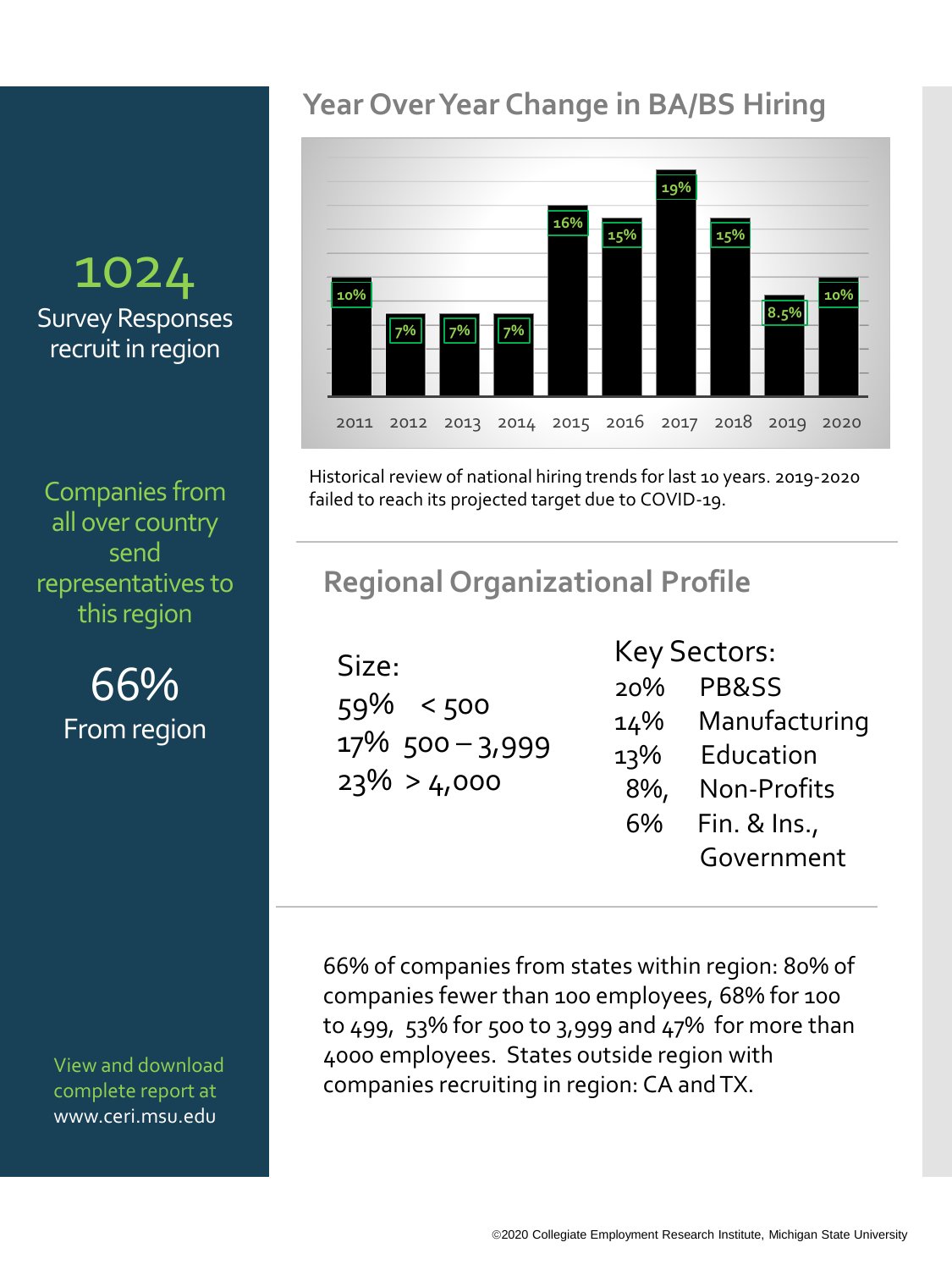Adjustments in recruiting:2020

Suspended Recruiting: No hiring No offers made 18% Offers rescinded 6%

Suspended Recruiting: Hiring Hiring as planned 11% Hired fewer 7% Continued Recruiting: Hiring Hired as planned 53%

Approach to fall recruiting 2020

- 6% Not engage in college recruiting this year
- 16% Delay decision to recruit until early 2021
- 13% In-house but not on campus
- 46% Completely virtual with partners
- 17% On campus if possible & virtual

24% Did not hire any graduates in 2020

57% Rated overall college labor market GOOD to EXCELLENT

70% Rated their industry sector GOOD to EXCELLENT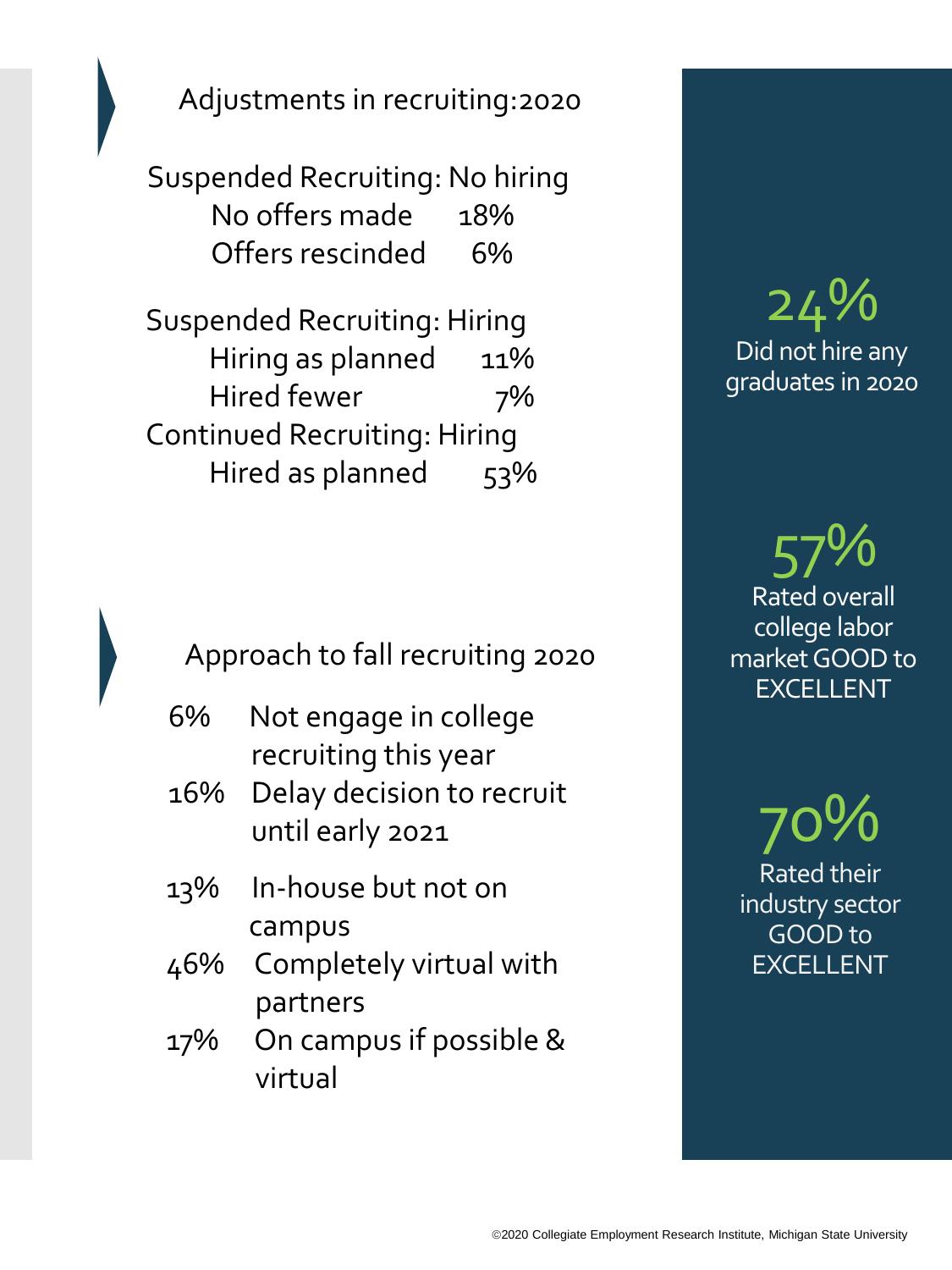Great Lakes Central **Illinois** Indiana Michigan Ohio

34% **Total Hires 96.3 97.8 <sup>1</sup>** Actively recruiting but plans are TBD

View and download complete report at www.ceri.msu.edu

#### Hiring Intentions for 2020-21

4% Do not plan to hire 27% Established preliminary plans 30% Established definite plans 34% Plans To Be Decided

# **Regional Hiring Outlook**

| <b>Degree Level</b> | <b>New Hires</b><br>2019/20 (avg.) | <b>New Hires Anticipated</b><br>2020/21 (avg.) | Change from<br>2019/20 (%) |
|---------------------|------------------------------------|------------------------------------------------|----------------------------|
| Associate           | 28.1                               | 32.1                                           | 14                         |
| <b>Bachelor</b>     | 72.7                               | 73.3                                           | 1                          |
| <b>MBA</b>          | 26.1                               | 24.0                                           | -8                         |
| <b>Master</b>       | 33.9                               | 31.8                                           | -6                         |
| <b>Total Hires</b>  | 96.3                               | 97.8                                           |                            |

# Size Matters: Bachelor Example

| <b>Employees</b> | <b>New Hires</b><br>2019/20 (avg. | <b>New Hires Anticipated</b><br>2020/21(avg.) | Change from<br>2019/20 (%) |
|------------------|-----------------------------------|-----------------------------------------------|----------------------------|
| < 100            | 4.1                               | 4.6                                           | 12                         |
| 100 to 499       | 11.5                              | 11.4                                          | <b>NC</b>                  |
| 500 to 3,999     | 51.3                              | 63.0                                          | 23                         |
| >4,000           | 287.2                             | 282.2                                         | $-2$                       |